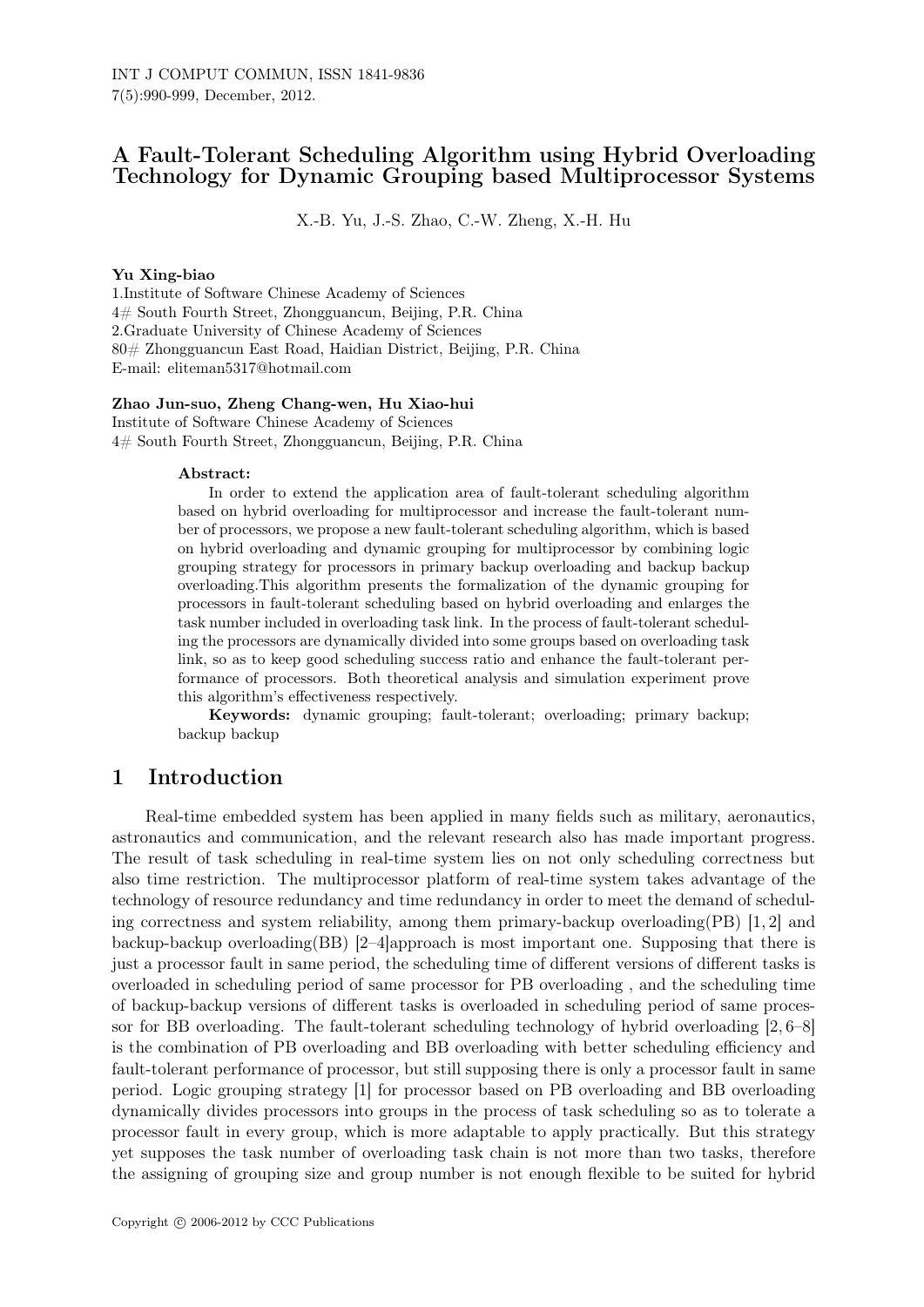overloading. In order to simplify the application of overloading method in scheduling algorithm, some basic application principles of overloading technology were introduced. [2]

In this paper Dynamic Grouping PB-BB Algorithm(DG\_PB-BB Algorithm) combines the advantage of two overloading scheduling technology and logic grouping in the precondition of application principle for overloading technology, not only efficiently improving the efficiency of task scheduling but also enlarging tolerance area of the process. DG\_PB-BB Algorithm has better application value than no grouping algorithm and logic grouping algorithm.

## 2 System Model

System is composed of *m* same processor nodes based on real time multiprocessor platform with shared memory, centralized dispatcher and processor communication medium without communication cost. Processor responsible for scheduling is dispatcher and responsible for execution is executer, which runs in parallel with dispatcher. New real time task is received by dispatcher and centralized dispatched to form assignment queue to execute on each processor.

Real time tasks to be scheduled are independent aperiodic and nonpreemptalbe scheduling with primary-backup copy technology. Each task  $t_i$  has two versions, namely primary  $\text{copy}(pr_i)$ and backup copy( $bk_i$ ) with identical attributes and resource requirements. Task sets  $\tau = \{t_i | i =$  $1, 2, \dots, n\}, t_i=(a_i, r_i, c_i, d_i), a_i$  is the start time of task  $t_i, r_i$  is the ready time of task  $t_i, c_i$  is the maximal execution time of task  $t_i$ ,  $d_i$  is the deadline time of task  $t_i$ . Processor sets  $\omega = \{p_i\}$  $|i = 1, 2, \dots, m\}$ . *pr*<sub>*i*</sub> $\rightarrow$ *bk<sub>i</sub>* is task chain, if other tasks are overloading scheduled on task  $t_i$ , then it is overloading task chain. The parameters of system model are defined as follows:

**Definition 1.**  $st(t_i)$  is the start scheduling time of task  $t_i$ .  $ft(t_i)$  is the finish scheduling time of task  $t_i$ .  $r_i \leq st(pr_i) \leq ft(pr_i) \leq st(bk_i) \leq ft(bk_i) \leq d_i$ .

**Definition 2.**  $proc(pr_i)$  is the processor on which the primary task is scheduled,  $proc(bk_i)$  is the processor on which the backup task is scheduled,  $proc(pr_i) \neq proc(bk_i)$ .

**Definition 3.**  $s(t_i)$  is the time interval on which the primary or backup task is scheduled.  $s(pr_i) ∩ s(bk_i) = \phi$ .

Definition 4. *ncascade* is the cascade number of overloaded tasks within a processor group and a time slot.  $groupsize(g_i)$  is the processor number of a processor group  $g_i$ .  $n_{cascade}$ =1 represents the scheduling assignment of no task overloading,  $n_{cascade} = \text{groupsize}(g_i)$  represents the task can not be overloading scheduled.1 $\leq n_{cascade} \leq groupsize(q_i)$ .

**Definition 5.**  $t_{overload}$  is the part time of a task overloaded on other tasks.  $0 \le t_{overload} \le c_i$ .

# 3 A Fault-tolerant Scheduling Algorithm Using Hybrid Overloading Technology for Dynamic Grouping Based Multiprocessor Systems(DG\_PB-BB)

This paper states the strategy of dynamic grouping of fault-tolerant processor based on fault-tolerant scheduling technology of hybrid overloading and the finishing of task scheduling with the help of AP(Allocation Parameter) [5,6]algorithm. In DG PB-BB Algorithm the system can tolerate more than two processor faults at same moment and the tasks of overloading chain can not again be limited as two numbers.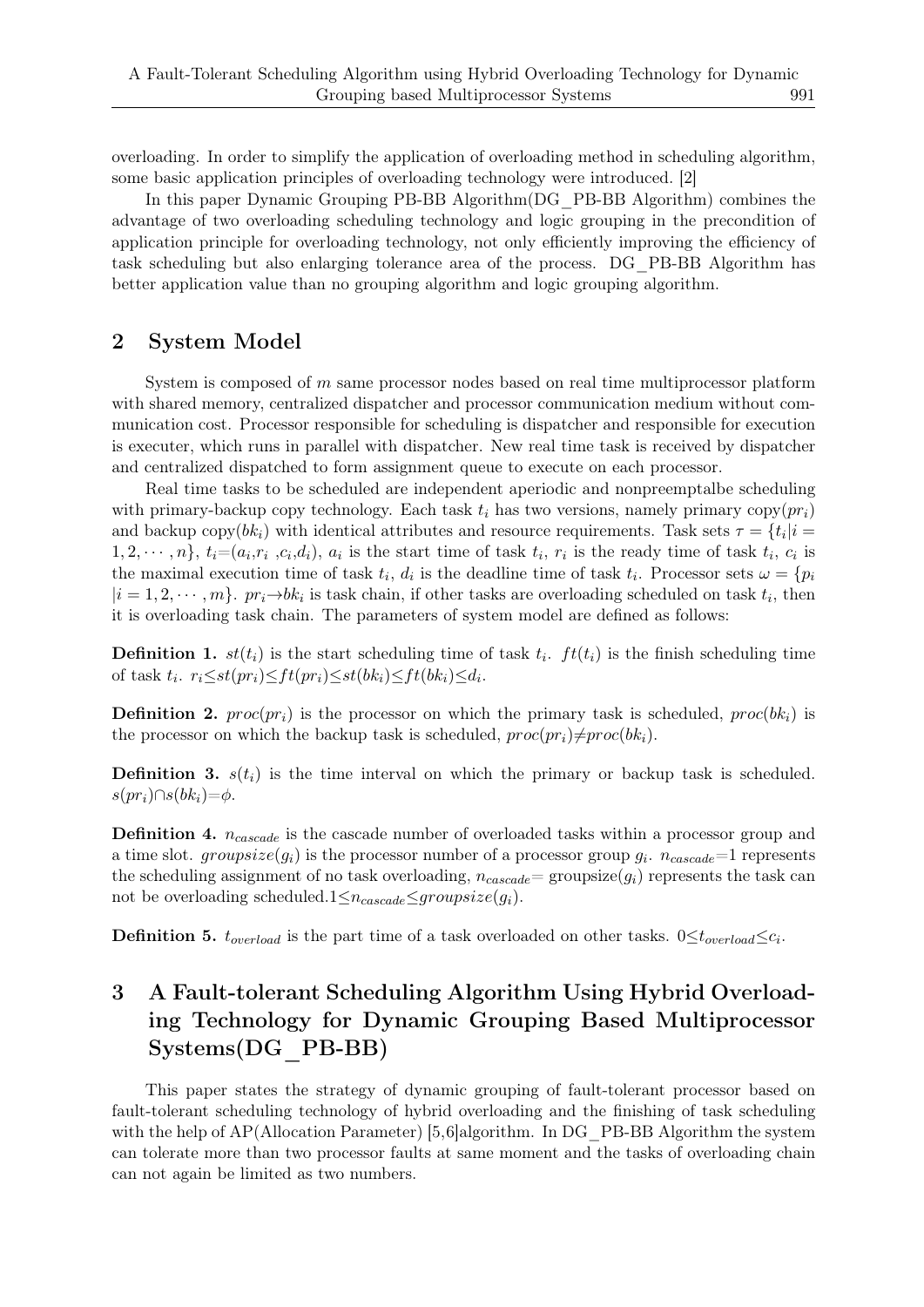#### 3.1 Validity checking

- 1. Backups can be overloaded on any task. Primaries can be overloaded only on backups.
- 2. If a primary  $pr_i$  is overloaded on a backup  $bk_j$ , then  $\text{st}(pr_i) \geq \text{ft}(pr_j)$ .
- 3. A overloading task chain should not be looped. A overloading task chain is relating to some processors and the maximal primary number of a overloading task chain is groupsize $(q_i)$ -1 in the group *g<sup>i</sup>* .
- 4. No more than one processor is belong to different processor groups. Every processor group has at least two processors.
- 5. The size of every processor group is possibly unequal and dynamically changes in the process of task scheduling.
- 6. The backups and primaries of same task are scheduled on same processor group. Overloading scheduling of task copy can only happen within same processor group.
- 7. If  $\text{proc}(pr_i)=\text{proc}(pr_i)$  within same processor group, then  $s(bk_i)\cap s(bk_i)=\phi$ , stating the scheduling time of task  $bk_i$  and  $bk_j$  can not be overloading.

#### 3.2 Scheduling algorithm

Next specifically describing DG\_PB-BB algorithm. In DG\_PB-BB algorithm processor grouping is concluded as four conditions, formalizably described as following:

- 1. If the copy of task *t<sup>i</sup>* , *pr<sup>i</sup>* and *bk<sup>i</sup>* are not overloaded on other tasks,then the processors occupied by two copies form a new processor group *ge*.  $g_e$ =form group(proc( $pr_i$ ),proc( $bk_i$ )).
- 2. If  $pr_i$  is not overloaded on other tasks, but  $bk_i$  is, then the task chain in which task  $t_k$ overloaded on  $bk_i$  is situated links with the task chain in which  $pr_i \rightarrow bk_i$  is situated to extend as a new processor group *ge*. (proc(*prk*),proc(*bkk*))*∈*group(*ge*), expand  $\text{group}(g_e, \text{proc}(pr_i)).$
- 3. If *bk<sup>i</sup>* is not overloaded on other tasks, but *pr<sup>i</sup>* is, then the task chain in which task *t<sup>k</sup>* overloaded on  $pr_i$  is situated links with the task chain in which  $pr_i \rightarrow bk_i$  is situated to extend as a new processor group *ge*. (proc(*prk*),proc(*bkk*))*∈*group(*ge*), expand  $\text{group}(g_e, \text{proc}(bk_i)).$
- 4. If both of *pr<sup>i</sup>* and *bk<sup>i</sup>* is overloaded on other tasks, then the task chain in which task *t<sup>k</sup>* overloaded on *bk<sup>i</sup>* is situated links with the task chain in which task *t<sup>j</sup>* overloaded on *pr<sup>i</sup>* is situated to extend as a new processor group  $q_e$ .  $(\text{proc}(pr_i), \text{proc}(bk_i)) \in \text{group}(g_e),$ (proc(*prk*),proc(*bkk*))*∈*group(*g<sup>f</sup>* ),  $g_e = \exp \text{and}$  group $(g_e, g_f)$ .

Fig.1 states four conditions of dynamic processor grouping. OTC is overloading task chain. OTC(A) represents task chain  $pr_1 \rightarrow bk_1$  and the processors occupied by it form a new processor group, which is the first condition of dynamic processor grouping. Within  $\mathrm{OTC}(B_1)$ , the task chain  $t_4$  is situated in links with  $pr_3 \rightarrow bk_3$  task chain and the processors occupied by it form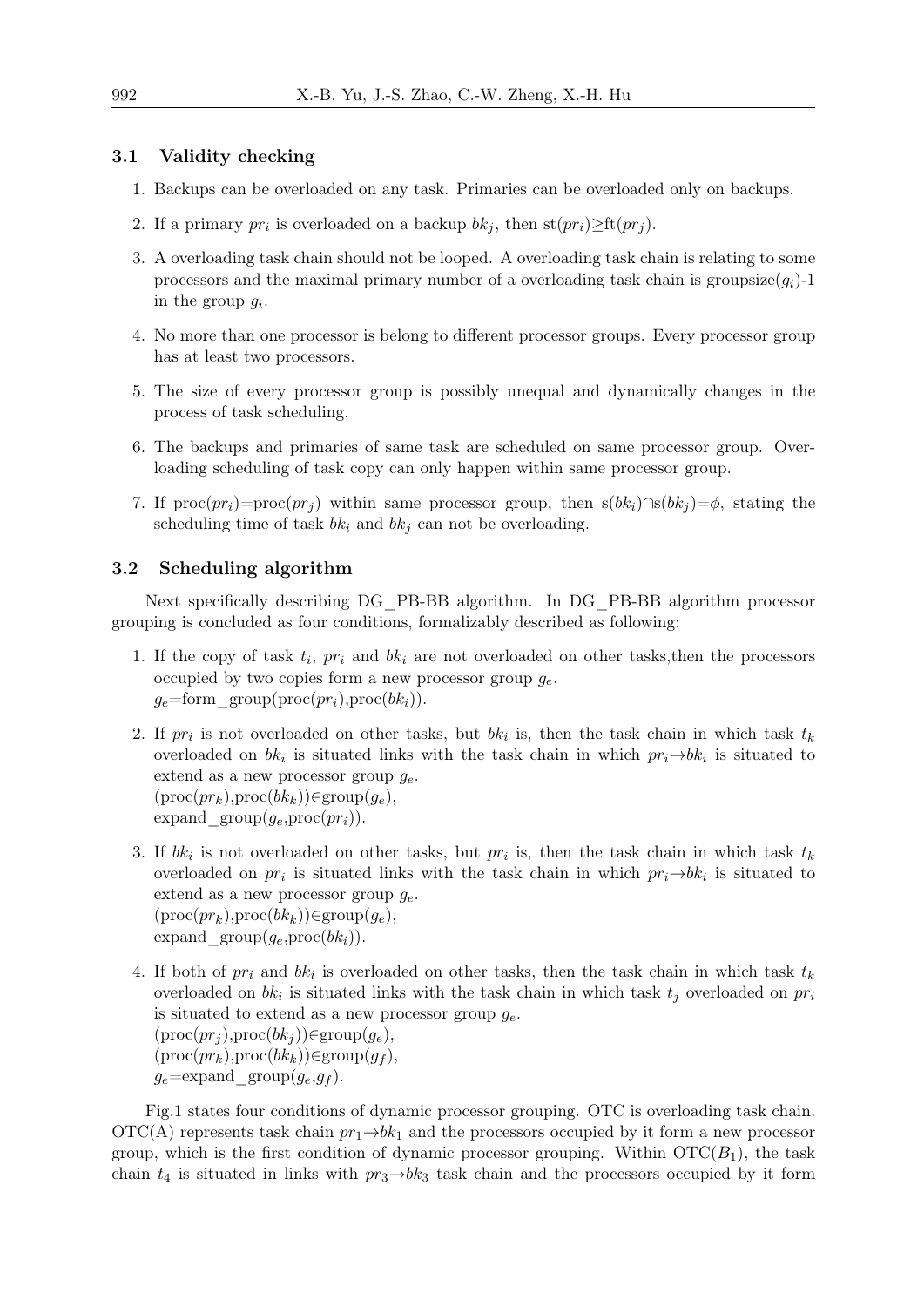

Figure 1: dynamic processor grouping

a new processor group, showing the second condition of dynamic processor grouping. Within OTC( $B_2$ ), the task chain  $t_4$  is situated in links with task chain  $pr_2 \rightarrow bk_2$  and the processors occupied by it form a new processor group, expressing the third condition of dynamic processor grouping. Within  $\text{OTC}(B_1)$ , task chain  $pr_3 \rightarrow bk_3$  links with both task chain  $t_2$  and  $t_4$ , and the processors occupied by it form a new processor group, which is the fourth condition of dynamic processor grouping.

DG PB-BB algorithm is based on AP scheduling strategy of hybrid overloading. New tasks form ready scheduling queue according to FCFS(First Come First Server) method. Bigger The distance of start scheduling time between primaries and backups, smaller the effect of backups to task receiving ratio, and it means start scheduling time of primaries is as early as possible,  $\text{st}(pr_i) \rightarrow r_i$ , finish scheduling time of backups is as late as possible,  $\text{ft}(bk_i) \rightarrow d_i$ . In order to increase task receiving ratio, tasks contained in task sets of hybrid overloading should be as much as possible and scheduling time occupied by them should be as few as possible. In the process of task scheduling the strategy of dynamic processor grouping is adopted to enhance tolerant level of the processor. The principle of processor grouping is the processors occupied by every overloading task chain constitute one group, if new overloading task chain has no relationship with old overloading task chain, then it should add a new processor to schedule new overloading task chain again to form a new processor group.

If  $e = \text{groupsize}(q_e)$ , then:

$$
AP[pr_i, p_j, ft(pr_i)] = \begin{cases} \frac{d_i - ft(pr_i)}{d_i - r_i} \frac{1}{e} & n_{cascade} = 1\\ \frac{d_i - ft(pr_i)_i}{d_i - r_i} \frac{n_{cascade}}{e} \frac{t_{overload}}{c_i} & 1 < n_{cascade} \le e\\ AP[pr_i, p_j] = \max\left\{AP[pr_i, p_j, ft(pr_i)]\right\} \end{cases}
$$
\n
$$
AP[bk_i, p_j, st(bk_i)] = \begin{cases} \frac{st(bk_i) - r_i}{d_i - r_i} \frac{1}{e} & n_{cascade} = 1\\ \frac{st(bk_i) - r_i}{d_i - r_i} \frac{n_{cascade}}{e} \frac{t_{overload}}{c_i} & 1 < n_{cascade} \le e\\ AP[bk_i, p_j] = \max\left\{AP[bk_i, p_j, st(bk_i)]\right\} \end{cases}
$$

 $AP[pr_i, p_j, \text{ft}(pr_i)]$  is evaluation factor of scheduling scheme that a new primary  $pr_i$  is assigned to schedule on processor *j*. similarly, $AP[bk_i, p_j, \text{ft}(bk_i)]$  is evaluation factor of scheduling scheme that a new backup  $bk_i$  is assigned to schedule on processor *j*. AP is bigger, showing that the scheme of scheduling assignment is more optimal and scheduling efficiency is better.

DG\_PB-BB Algorithm

- 1. The copy of first task,  $pr_i$  and  $bk_i$  are assigned respectively processor  $p_1$  and  $p_2$  to form a new group  $g_e$ .  $g_e$  is present processor group,  $G$  is assigned processor group.  $\text{scale}(pr_i) \rightarrow p_1, \text{schedule}(bk_i) \rightarrow p_2, \text{g}_e = \text{form}\ \ \text{group}(p_1, p_2), \text{validity}(), G = g_e.$
- 2. (1) Within assigned processor group *G*, next task *t<sup>i</sup>* finishes scheduling with the adoption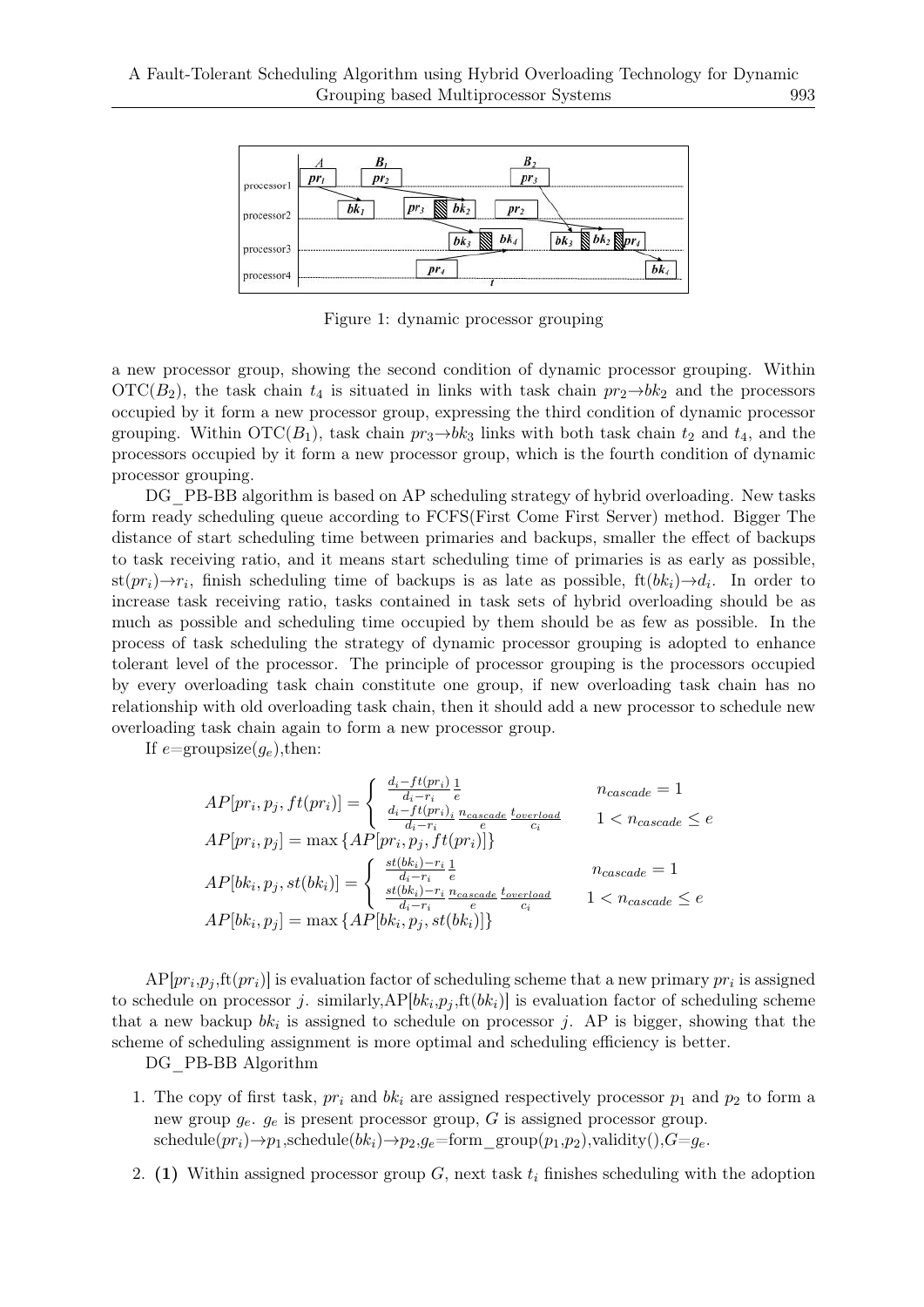of scheduling technology of hybrid overloading and allocation parameter.

for task  $t_i$ , while validity( $)\neq$  failed  $AP(pr_i, p_{j1}) = \text{next}[\max(AP(pr_i, p_j))]$ or  $AP(bk_i, p_{j2}) = \text{next}[\max(AP(bk_i, p_j))]$ ,  $p_j \in \text{group}(G), j = 1, 2, \cdots, m, j_1 \neq j_2$ ,  $\text{schedule}(pr_i) \rightarrow p_{i1}, \text{ schedule}(bk_i) \rightarrow p_{i2}, \text{validity}().$ 

(2) If task *t<sup>i</sup>* can not be scheduled within assigned processor group, then it should be to add a new processor into assigned processor group *G* to schedule task *t<sup>i</sup>* again and judge whether new and old overloading task chain can be united according to four conditions. Otherwise to judge whether task chain  $pr_i \rightarrow bk_i$  and task chain included in processor group *G* are separated each other, and whether processor group *g<sup>e</sup>* formed by task chain in which task  $t_i$  is situated is really contained in group  $G$ . If it is true, then group  $g_e$  should be decomposed, otherwise task  $t_i$  is dealt with according four conditions. After processors are assigned completely, if new task can not be scheduled, then fault-tolerant scheduling algorithm of dynamic grouping is started again according to principle of processor grouping.

if schedule $(t_i)$ =failed in G

then {for new processor 
$$
p_k
$$
,  $G=p_k \cup G$ , go to (1) (constraint  $p_k=p_{j1} \vee p_k=p_{j2}$ )  
if (combine(link $(pri \rightarrow bk_i)$ ), (group $(G) \rightarrow link$ ))=failed)

then condition 1,validity()

else condition *i*,  
validity(),go to (1) until 
$$
j_1 \vee j_2 = m
$$
}

else

{if ((combine(link
$$
(pr_i \rightarrow bk_i)
$$
), (group $(G) \rightarrow link$ ))=failed) and  
 $form\_group(pr_i, bk_i)$  (group $(G)$ )

then decompose(form\_group( $pr_i, bk_i$ )) else condition *i*,validity(),go to (1) until  $j_1 \vee j_2 = m$ }

Next giving an example of DG\_PB-BB algorithm to express the thinking of algorithm.  $T_1=(2,$  $2,2,7.5$ ), $T_2$ =(4,4,2,8), $T_3$ =(4.5,4.5,2,9), $T_4$ =(5,5,2,10), $T_5$ =(5,5,4,13), $T_6$ =(6,6,3.5,14.5), $m$ =6. Fig.2 describes DG\_PB- BB algorithm scheduling example of above queue.

| processor1 |           |        |    |    |                   |
|------------|-----------|--------|----|----|-------------------|
| processor2 | $_{1}pr.$ |        |    |    |                   |
|            |           |        |    |    | g                 |
| processor3 |           |        | bk |    |                   |
| processor4 |           |        |    |    | 82                |
| processor5 |           | $pr_5$ |    |    |                   |
| processor6 |           | T12    |    | 12 | 13 14 15 16 17 18 |

Figure 2: DG\_PB-BB algorithm

Firstly  $m=2$ , processor  $p_1$  and  $p_2$  form group  $g_1$ .St $(pr_2)=4$ , $m=3$ , proc $(bk_2)=p_3$ ,  $pr_2$  and bk<sub>1</sub> can be PB overloading  $p_3$  is added into group  $q_1$ .st $(p_3)$ =4.5,if  $m=3$ ,  $pr_3$  and  $bk_3$  can not be scheduled within group  $g_1$ , then  $m=4$ ,  $bk_3$  and  $bk_2$  are BB overloading,  $\text{proc}(pr_3)=p_4$ ,  $p_4$  is added into group  $g_1$ . st $(pr_4)=5,m=4$ ,  $pr_4$  and  $bk_4$  can be scheduled within group  $g_1$ ,proc $(pr_4)=p_1$ ,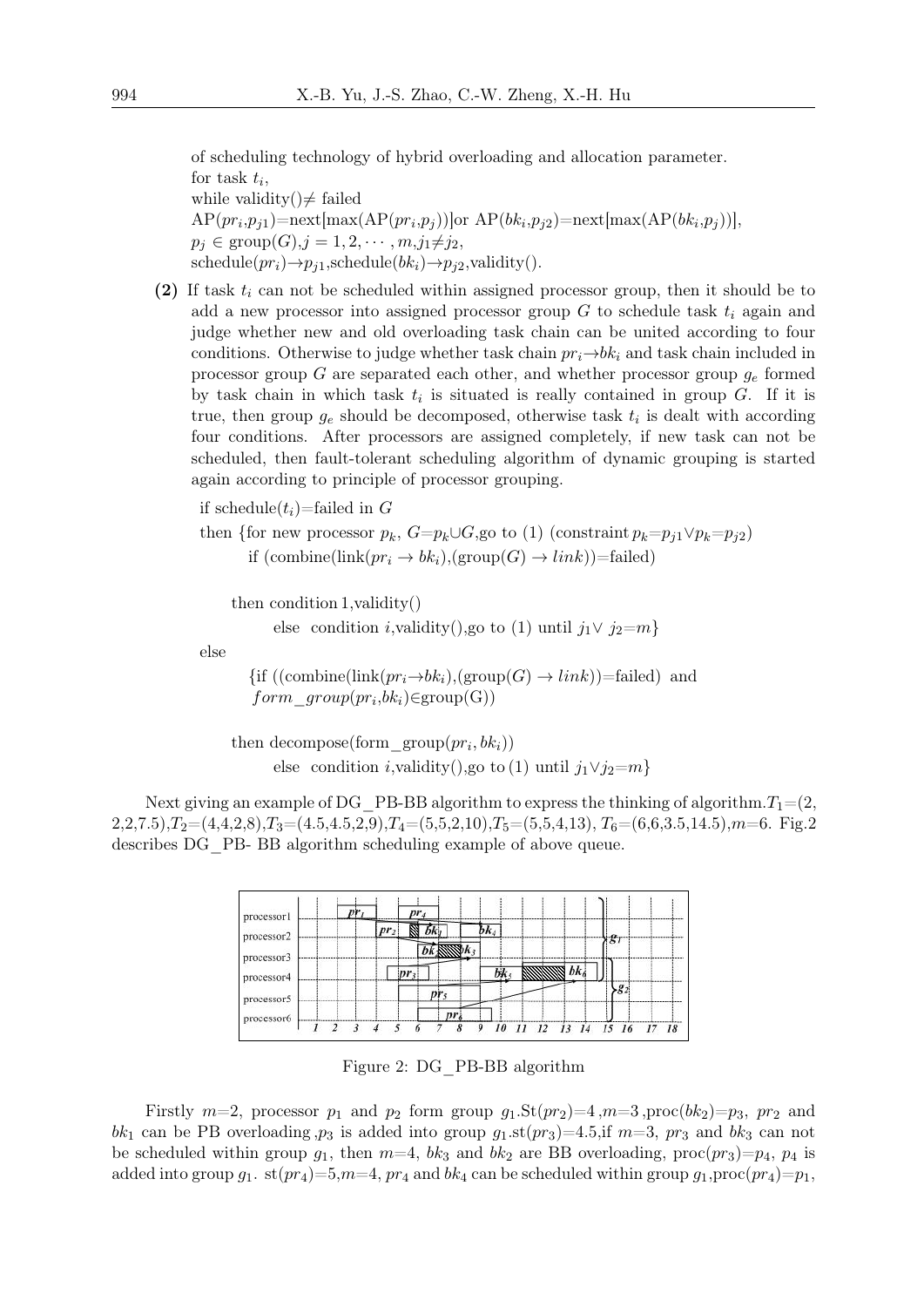$\text{proc}(bk_4) = p_2$ , and task chain  $pr_4 \rightarrow bk_4$  is separated from old overloading task chain within group  $g_1$  and really included in group  $g_1$ , so that task chain  $pr_4 \rightarrow bk_4$  is combined into group  $g_1$ .  $\text{st}(pr_5)=5, m=4, pr_5$  and  $bk_5$  can not be scheduled within group  $g_1$ , so it is to extend a new processor *p*<sup>5</sup> and rescheduling *pr*<sup>5</sup> and *bk*<sup>5</sup> within processor scheduling sets composed of *p*<sup>5</sup> and group  $g_1$ , proc $(pr_5)=p_5$ , proc $(bk_5)=p_4$ .As a result, task chain  $pr_5 \rightarrow bk_5$  is separated from old overloading task chain within group  $g_1$  and not really included in group  $g_1$ , therefore it is to extend task chain  $pr_5 \rightarrow bk_5$  as group  $g_2$ . st $(pr_6)=6$ , task  $t_i$  can not be scheduled neither in group  $g_1$  nor group  $g_2$ , so that a new processor  $p_6$  is added into group  $g_2$  and task  $t_i$  is rescheduled within extended group  $g_2$ ,  $\text{proc}(pr_6) = p_6$ ,  $\text{proc}(bk_6) = p_4$ ,  $bk_5$  and  $bk_6$  is BB overloaded on processor  $p_4$ . All processors have been assigned completely so that DG\_PB-BB algorithm is restarted from processor  $p_1$  while there are new tasks arriving into scheduling queue.

#### 3.3 Algorithm analysis

If task sets showed in Fig.2 are scheduled by AP scheduling algorithm of hybrid overloading without grouping(PB-BB\_AP Algorithm),although it only needs four processors to finish scheduling, but can just tolerate a processor fault and is too strict to apply widely. DG\_PB-BB algorithm needs to increase two processors to finish scheduling, but new processor group *g*<sup>2</sup> in system makes fault-tolerant number of processor extend as two processors so as to strengthen the reliability of system. Time complexity of PB-BB\_AP algorithm is  $O[N^2 \cdot m \cdot (m-1)]$ , *N* is average task number of task sets on which a processor has ever scheduled, *m* is processor number of the system. If in DG\_PB-BB algorithm average processor number of group  $g_e$  is  $k$ , then time complexity of DG\_PB-BB algorithm is  $O[N^2 \cdot k \cdot (k-1)]$ . In regard to DG\_PB-BB algorithm, comparing with PB-BB\_AP algorithm, the algorithm cost decreases and the system reliability increases, but the guarantee ratio decreases, because PB-BB\_AP algorithm is an ideal method.

#### 3.4 Theory testification

The theory testification follows the methodology used in [8] and is based on the following assumptions:

- All tasks have unit worst execution time, for example:  $c_i = 1$ .
- Backup slots are preallocated in the schedule.
- FIFO scheduling strategy is used.
- Task deadlines follow uniform distribution  $[W_{min}, W_{max}]$ ,called deadline window. If  $P_{win}(w)$ is the probability that an arriving task has a relative deadline *w*, then  $P_{win}(w) = 1/(W_{max} - W_{min} + 1), W_{min} \leq w \leq W_{max}$ .
- Task arrivals follow uniform distribution  $[0, A_{max}]$ , with mean  $A_{av} = A_{max}/2$ . If  $P_{ar}(k)$  is the probability of *k* tasks arriving at a given time, then  $P_{ar}(k) = 1/(A_{max} + 1), 0 \le k \le A_{max}$ .

A simple pre-allocation policy for BB overloading is to reserve a slot for backups every *n* time slots on each processor. Backup slots on the three processors can be staggered. For a task  $t_i$ ,  $bk_i$  is scheduled immediately after  $pr_i$  with probability 0.5 and is scheduled two slots later than *pr<sup>i</sup>* with probability 0.5.

In PB overloading there are three different types of time(0.1 and 2), if  $(t-1)$  mod  $3=i$ , any time *t* has a type of *i*. At any time *t*, the number of primaries that can be scheduled to start at that time is  $s_0$  if  $t$  is of type 0,  $s_1$  if  $t$  is of type 1,  $s_2$  if  $t$  is of type 2.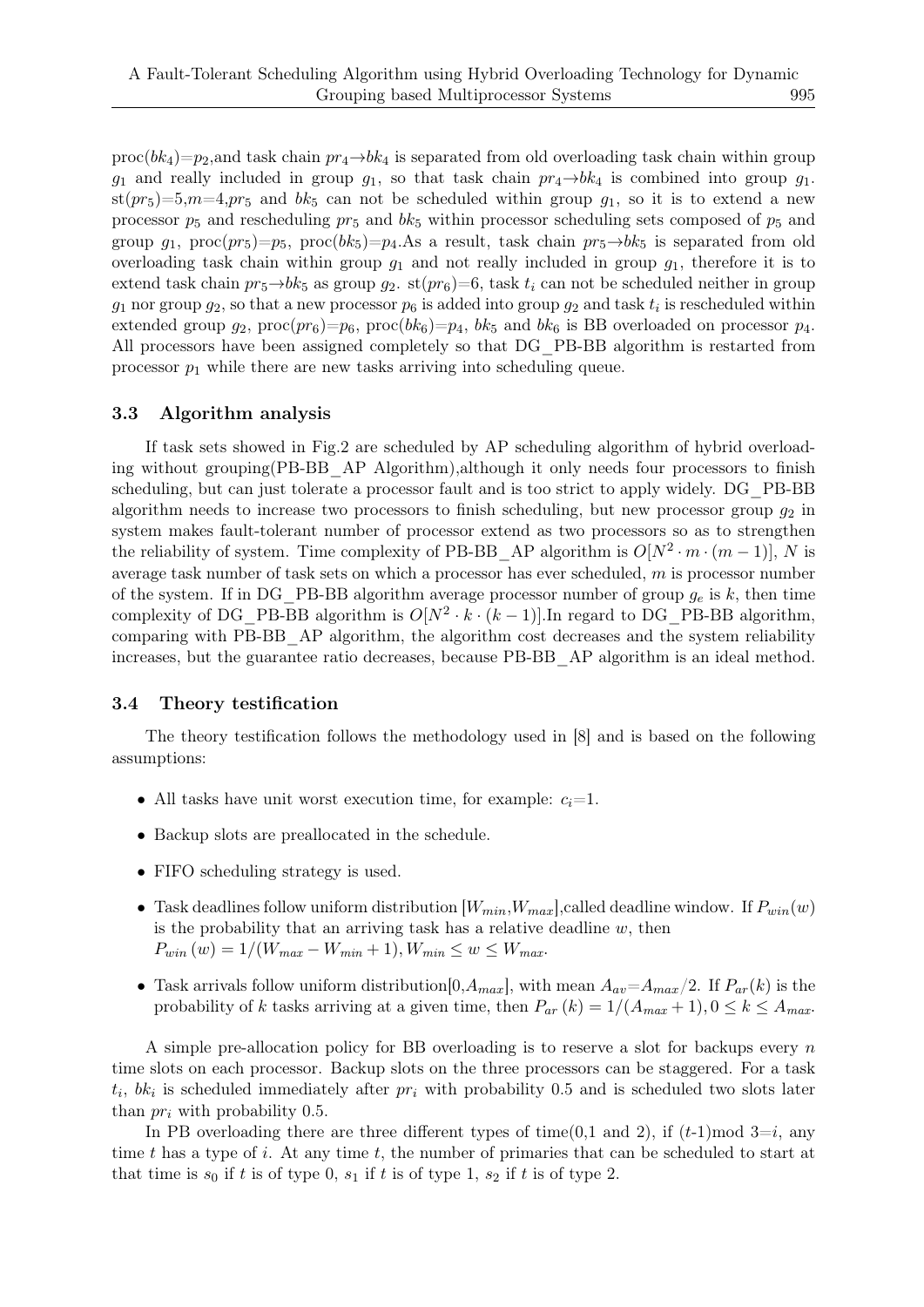Using FIFO scheduling is equal to maintaining a task queue, to which arriving tasks are appended. Given that the number of task that can be scheduled on each time unit is known, then the position of a task in the *Q* indicates its scheduled start time. In BB overloading two tasks can be scheduled on each time (one slot is reserved for backups). If at the beginning of time slot *t*, a task  $t_i$  is the *q*th task in *Q*, then  $t_i$  is scheduled to execute at time slot  $t+g_a^{BB}$  $g_q^{\scriptscriptstyle BB}$  .  $g_q^{\scriptscriptstyle BB}$ is the time at which a task, whose position in the *Q* is  $q(q = 1, 2, \dots, 2W_{\text{max}})$ , will be executed and is defined as  $g_q^{BB} = \frac{q}{2}$  $\frac{q}{2}$ . In PB overloading  $s_0, s_1$  and  $s_2$  tasks can be scheduled on a given time slot *t* depending on whether *t* is of type 0,1,or 2 respectively. The time  $g<sub>e</sub><sup>PB</sup>$  $q \nvert q$ <sup>r</sup> is defined as  $g_q^{PB}=(i+j{+}1),\sum_{i=1}^{k}$ *i c*=1  $s_0+\sum$ *j c*=1  $s_1+\sum$ *l c*=1  $s_2 \leq q-1, |i-j| \leq 1, |j-l| \leq 1, |l-i| \leq 1$ . where  $i \geq j \geq l$ if *t* is of type 0,  $j \ge l \ge i$  if *t* is of type 1, and  $l \ge i \ge j$  if *t* is of type 2. When a task  $t_i$  arrives at time  $t$ , its schedulability depends on the length of  $Q$  and on the relative deadline *w*<sub>*i*</sub> of the task. In BB overloading, if  $t_i$  is appended at position *q* of *Q* and  $w_i \ge g_a^{BB}$  $\int_{q}^{BB}$ , then the primary task  $pr_i$  is guaranteed to execute before  $t+w_i$ , Moreover, if  $w_i \geq g_i^{BB} + 2$ , then  $bk_i$  is also guaranteed to execute before time  $t+w_i$ . In PB overloading, if  $t_i$  is appended at position  $q$ of *Q* and  $w_i \geq g_i^{PB}$  $q^2$ , then the primary task *pr*<sub>*i*</sub> is guaranteed to execute before  $t+w_i$ , Moreover, if  $w_i \geq g_q^{PB} + 2$ , then  $bk_i$  is also guaranteed to execute before time  $t+w_i$ . Let  $p_{q,k}$  be the probability that one of the *k* tasks is rejected when the queue size is *q*, and its value is the probability that the relative deadline of the task is smaller than  $g_b^* + \delta$ ,\*=PB or BB,  $\delta$ =1 or 2.

*g logic*  $\frac{\log c}{b}$  is the time at which a task, whose position in the *Q* is *b*, will be executed in the PB-BB overloading scheduling strategy of logic grouping,  $b = q + k/2$ . Showing as  $t_0$ - $t_{12}$  in Fig.3, processor  $p_1$ - $p_1$ <sub>2</sub> are divided into 4 groups and every group has 3 processors, adopting with scheduling strategy of BB overloading, processor  $p_{13}$ - $p_{24}$  are also divided into 4 group and every group has 3 processors, adopting with scheduling strategy of PB overloading. Above method is described as PB-BB overloading scheduling strategy of logic grouping.

$$
g_b^{logic} = \frac{q+k/2}{\left[ (i+j+l)(n-n/3) + \sum_{c=1}^i s_0 + \sum_{c=1}^j s_1 + \sum_{c=1}^l s_2 \right]},
$$
  

$$
\sum_{c=1}^i s_0 + \sum_{c=1}^j s_1 + \sum_{c=1}^l s_2 \le q+k/2-1, |i-j| \le 1, |j-l| \le 1, |l-i| \le 1.
$$

*g dynamic*  $\delta_b^{dynamic}$  is the time at which a task, whose position in the *Q* is *b*, will be executed in the PB-BB overloading scheduling strategy of dynamic grouping,  $b = q + k/2$ . Different with logic grouping, in dynamic grouping  $s_0=3$ ,  $s_1=4$  and  $s_2=2$ . Describe as  $t_{12}-t_{24}$  in Fig.3, processor  $p_1$  $p_{12}$  is divided into 3 groups and every group has 4 processors, adopting with scheduling strategy of BB overloading, processor  $p_{13}$ - $p_{24}$  are also divided 3 groups and every group has 4 processors, adopting with scheduling strategy of PB overloading, Above method is described as PB-BB overloading scheduling strategy of dynamic grouping.

$$
g_b^{dynamic} = \frac{q + k/2}{\left[ (i+j+l)(n-n/4) + \sum_{c=1}^i s_0 + \sum_{c=1}^j s_1 + \sum_{c=1}^l s_2 \right]}, \sum_{c=1}^i s_0 + \sum_{c=1}^j s_1 + \sum_{c=1}^l s_2 \le q + k/2 - 1, |i - j| \le 1, |j - l| \le 1, |l - i| \le 1.
$$

Obviously,  $g_b^{dynamic} < g_b^{logic}$ ,  $g_b^{dynamic}$  $b^{\text{dynamic}}_b$  decreases more quickly than  $g_b^{\text{logic}}$  with increasing *n*, therefore DG\_PB-BB algorithm is more efficient than LG\_PB-BB algorithm with increasing *n*.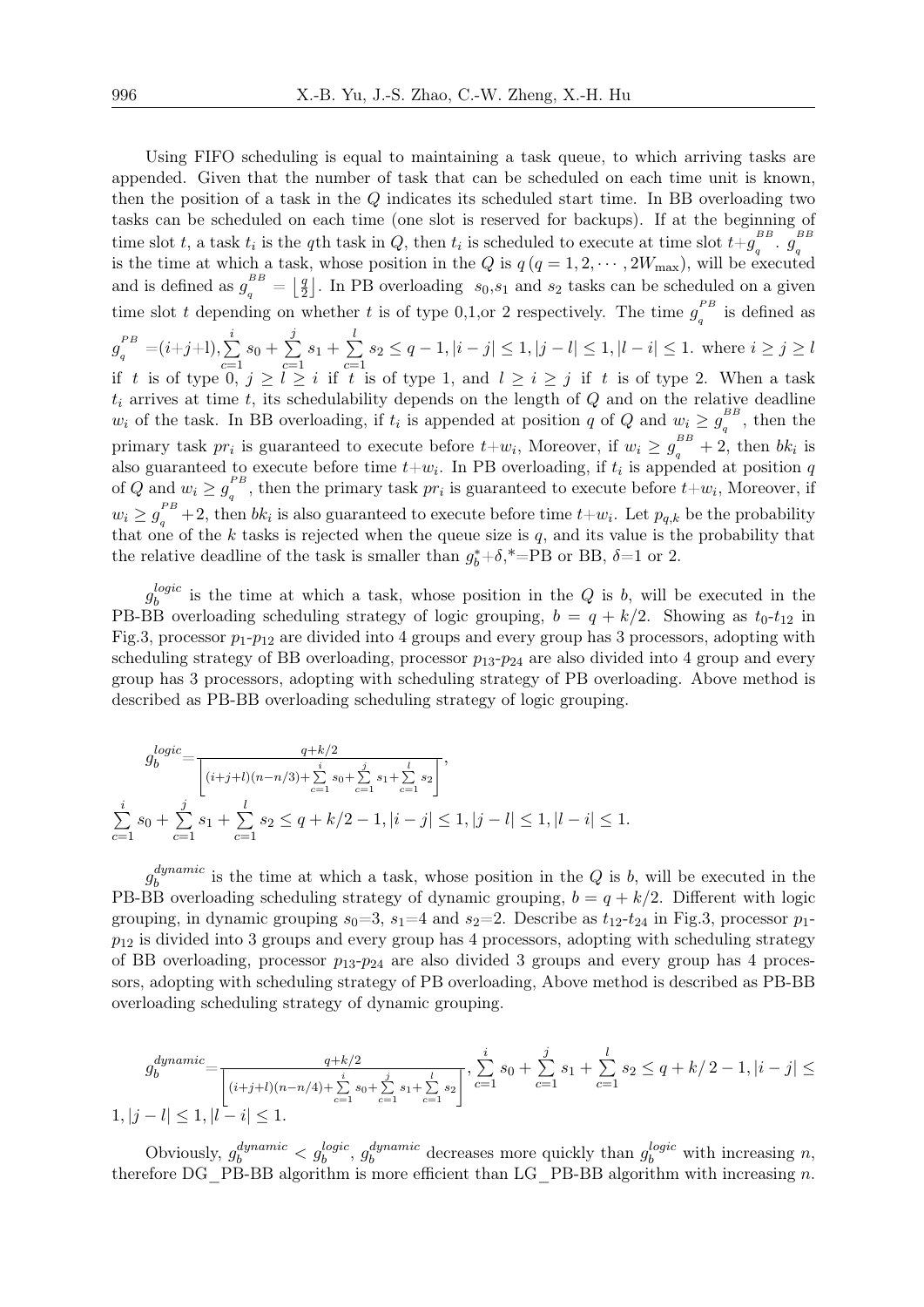

Figure 3: theroy testification of LG\_PB-BB and DG\_PB-BB

## 4 Simulation Experiment

Supposing LG\_PB-BB represents fault-tolerant scheduling algorithm of hybrid overloading based on the strategy of logic grouping. Simulation experiment mainly compares with change situation of the guarantee ratio( $GR$ ) in variety of fault-tolerant number of processor in circumstance of different task load for DG\_PB-BB, LG\_PB-BB and PB-BB\_AP algorithm respectively. The guarantee ratio=the number of tasks guaranteed/the number of tasks arrived. Simulation parameters as following:

- *•* The inter-arrival time of tasks follows exponential distribution with mean *θ*. *θ*=8.
- *•* The inter-arrival time of faults follows exponential distribution with mean *λ*. *λ*=200.
- The execution time of a task is chosen uniformly [2,8].
- The deadline of a task is chosen uniformly  $[r_i + c_i, r_i + R * c_i]$ , where  $R \geq 1$ .
- *•* Processor number *m*=10, task number *n*=50.
- $R$ (task laxity) represents flexibility time task  $t_i$  can stay in ready queue in precondition of finishing scheduling before deadline. *R*=3.
- *L* (task load) is the expected number of task arrivals per mean service time.  $L = C/\theta$ , *C* is the mean execution time,  $\theta$  is the inter-arrival average time of tasks  $t_i$ . Bigger L is, more the average load of processor is and lower the guarantee ratio is.

In Fig.4 (a),(b) and (c) respectively show the relationship of processor fault and guarantee ratio in DG\_PB-BB,LG\_PB-BB and PB-BB\_AP algorithm for the system of *L*=0.25,*L*=0.5 and *L*=1. Experiment results prove *GR* decreases along with *L* and processor faults increase. When there is only one processor fault in DG\_PB-BB,LG\_PB-BB and PB-BB\_AP algorithm, the differences of *GR* for the system of *L*=0.25,*L*=0.5 and *L*=1 are small. When processor fault increases to more than two faults, *GR* for three kinds of task load in PB-BB\_AP algorithm are all low and failure possibility of task scheduling is high. When *L*=0.25 and *L*=0.5 in DG\_PB-BB algorithm *GR* enhances significantly comparing with LG\_PB-BB algorithm, and for the system of *L*=1 the difference of *GR* between two algorithm is small, stating in the system of not full load task DG\_PB-BB algorithm can tolerate processor fault better than LG\_PB-BB and PB-BB AP algorithm.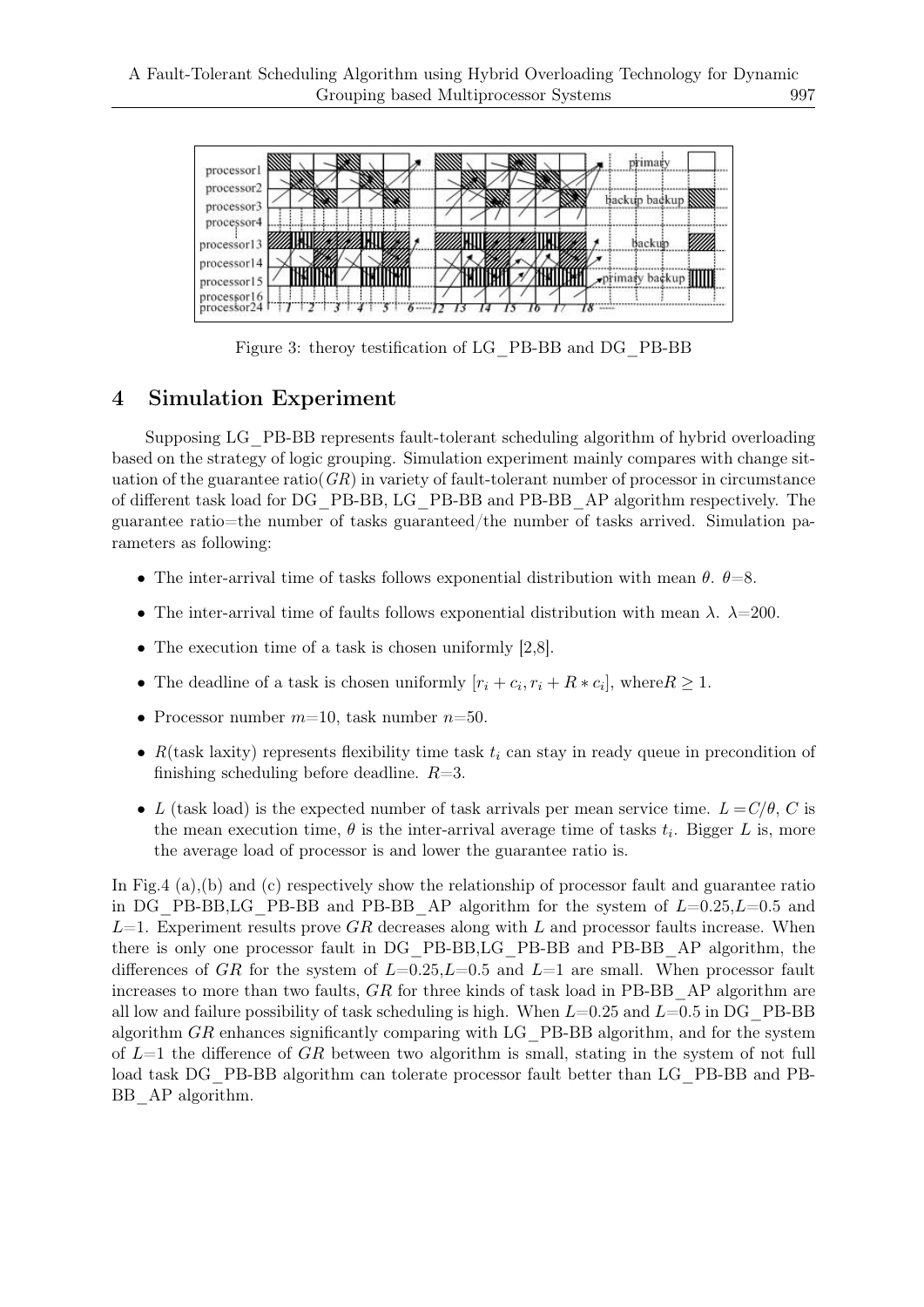

 $(a) L=0.25$ 



(b)  $L=0.5$ 



 $(c) L=1$ 

Fig.4. comparison with dynamic grouping, logic grouping and no group algorithm

## 5 Conclusions

This paper improves task number and grouping strategy included in overloading task chain and proposes DG\_PB-BB algorithm based on PB-BB\_AP algorithm according to logic grouping strategy of PB overloading and BB overloading. Simulation experiment shows DG\_PB-BB algorithm not only has good guarantee ratio of task scheduling, but also improves fault-tolerant level of processor, with better application valuation.